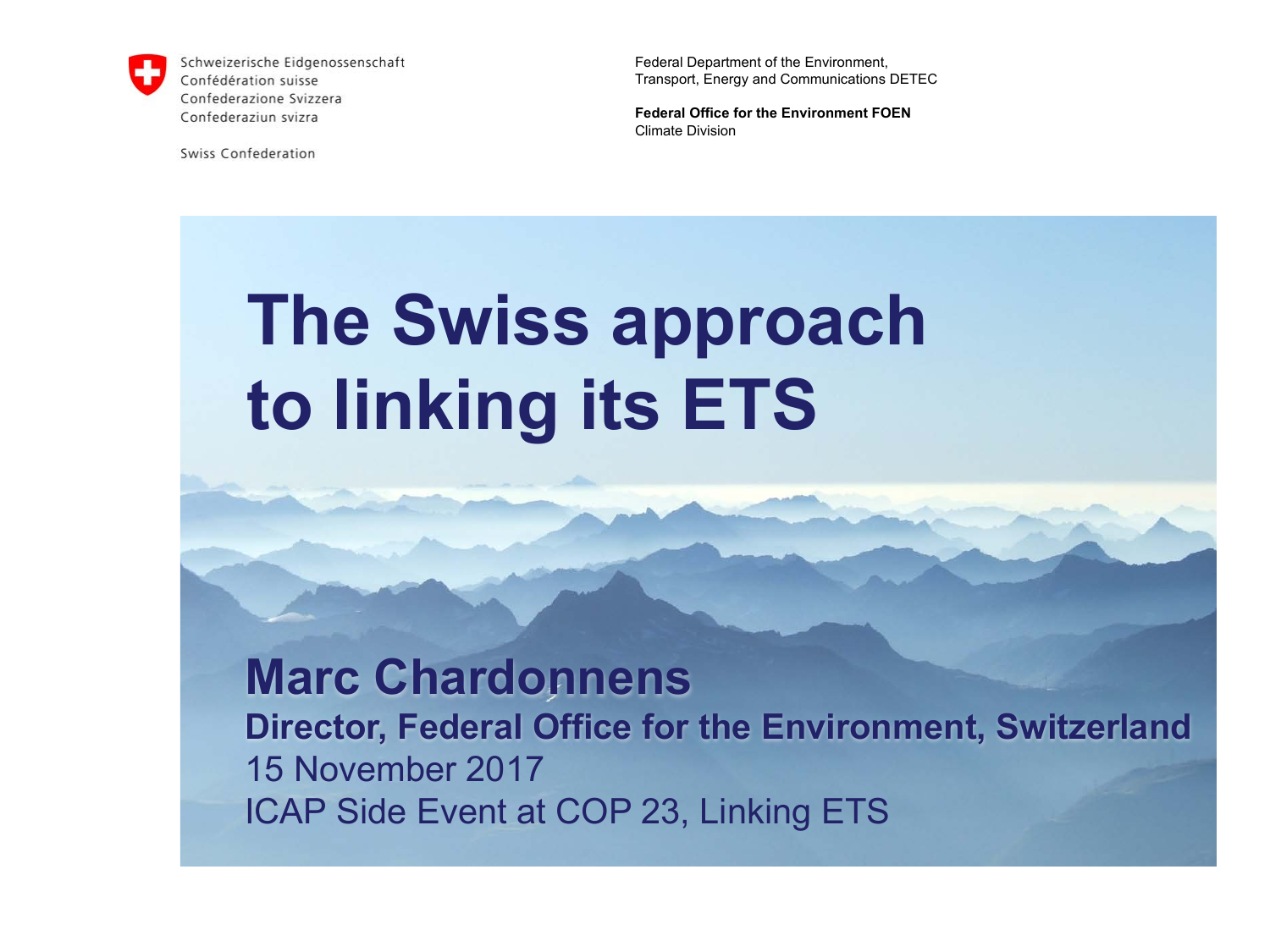### **Switzerland operates the smallest ETS**  IJ **in the world**

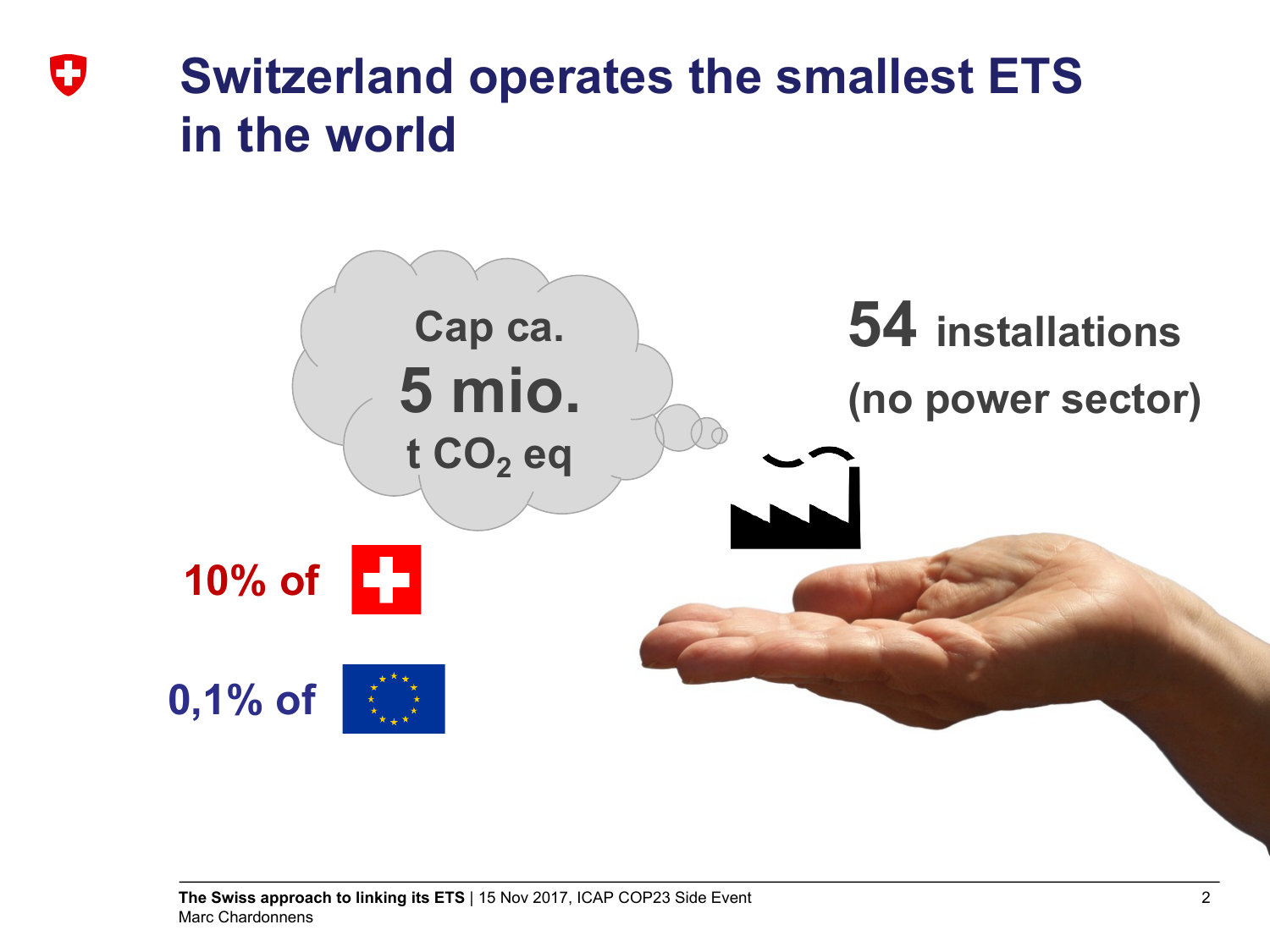### **Our neighbour, the EU, currently operates** IJ **the largest ETS in the world**



# **>11'000 installations**



**ca.** 2'000 mio. **t** CO<sub>2</sub> 45% of EU emissions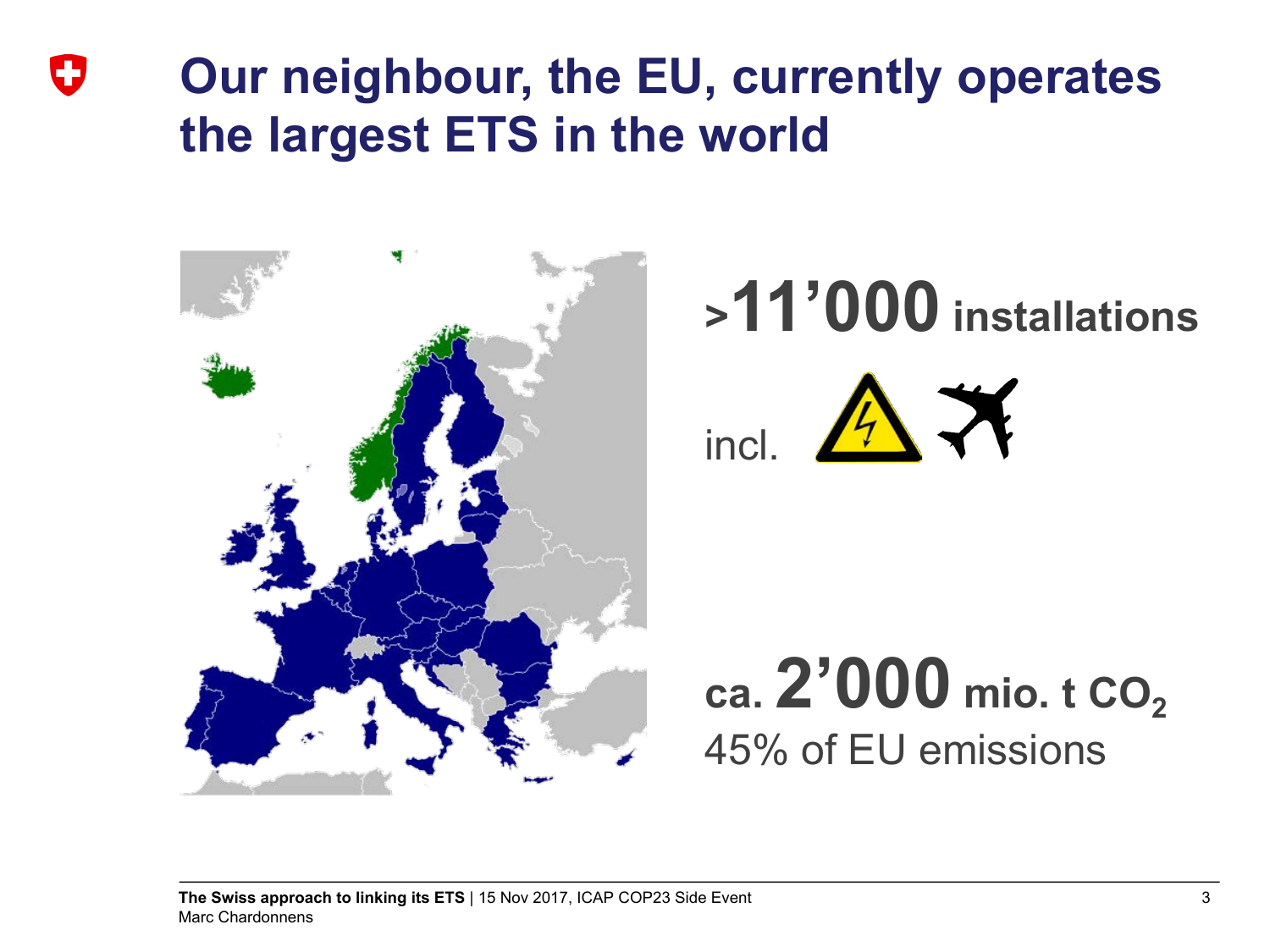### **It makes a lot of sense to link these** IJ **systems …**



**… to cut the costs of fighting climate change,**

**… to create a level playing field for participants,**

**… to strengthen the functioning of the systems.**